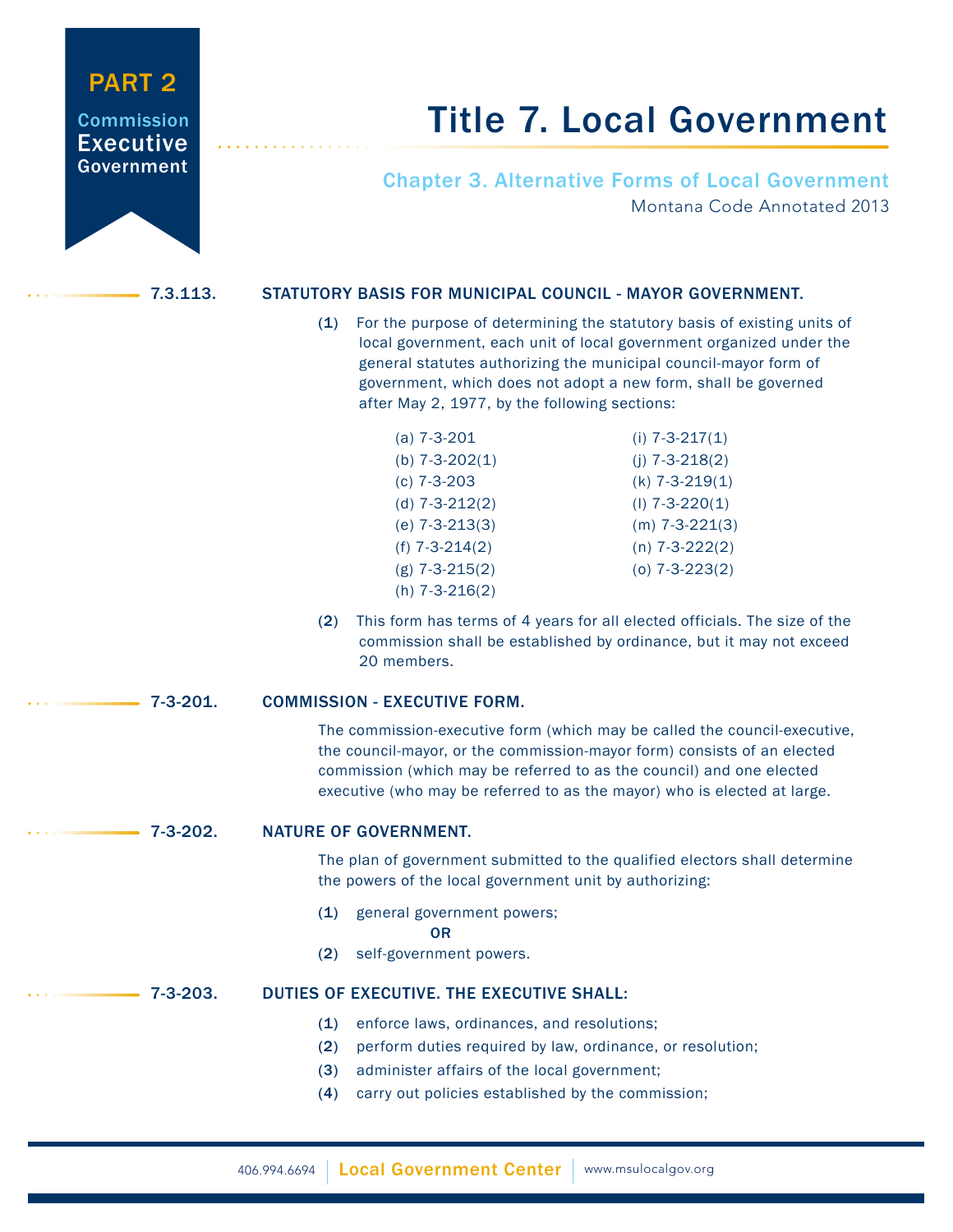|                                                     | recommend measures to the commission;<br>(5)<br>(6)<br>report to the commission on the affairs and financial condition of the local<br>government;<br>execute bonds, notes, contracts, and written obligations of the commission,<br>(7)<br>subject to the approval of the commission;<br>report to the commission as the commission may require;<br>(8)<br>attend commission meetings and may take part in discussions;<br>(9)<br>(10) execute the budget adopted by the commission;<br><b>AND</b><br>(11) appoint, with the consent of the commission, all members of boards,<br>except the executive may appoint without the consent of the commission |  |  |
|-----------------------------------------------------|-----------------------------------------------------------------------------------------------------------------------------------------------------------------------------------------------------------------------------------------------------------------------------------------------------------------------------------------------------------------------------------------------------------------------------------------------------------------------------------------------------------------------------------------------------------------------------------------------------------------------------------------------------------|--|--|
|                                                     | temporary advisory committees established by the executive.<br>7-3-204. THROUGH 7-3-210 RESERVED.                                                                                                                                                                                                                                                                                                                                                                                                                                                                                                                                                         |  |  |
| $7 - 3 - 211$ .<br><b>STRUCTURAL SUB - OPTIONS.</b> |                                                                                                                                                                                                                                                                                                                                                                                                                                                                                                                                                                                                                                                           |  |  |
|                                                     | The plan of government submitted to the qualified electors shall<br>further define the structural characteristics of the form by including<br>one item from each of the choices listed in 7-3-212 through 7-3-224.                                                                                                                                                                                                                                                                                                                                                                                                                                        |  |  |
| $7 - 3 - 212$ .                                     | <b>ADMINISTRATIVE ASSISTANTS.</b>                                                                                                                                                                                                                                                                                                                                                                                                                                                                                                                                                                                                                         |  |  |
|                                                     | The executive:                                                                                                                                                                                                                                                                                                                                                                                                                                                                                                                                                                                                                                            |  |  |
|                                                     | shall OR (2) may<br>(1)<br>appoint one or more administrative assistants to assist in the supervision and<br>operation of the local government, and the administrative assistants are<br>answerable solely to the executive.                                                                                                                                                                                                                                                                                                                                                                                                                              |  |  |
| $7 - 3 - 213$ .                                     | <b>SUPERVISION OF PERSONNEL.</b>                                                                                                                                                                                                                                                                                                                                                                                                                                                                                                                                                                                                                          |  |  |
|                                                     | The executive may:                                                                                                                                                                                                                                                                                                                                                                                                                                                                                                                                                                                                                                        |  |  |
|                                                     | appoint and remove all employees of the local government;<br>(1)                                                                                                                                                                                                                                                                                                                                                                                                                                                                                                                                                                                          |  |  |
|                                                     | appoint and remove, with the consent of a majority of the<br>(2)<br>commission, all employees of the local government;                                                                                                                                                                                                                                                                                                                                                                                                                                                                                                                                    |  |  |
|                                                     | appoint, with the consent of a majority of the commission, all<br>(3)<br>department heads and remove department heads and may appoint<br>and remove all other department employees;<br><b>OR</b>                                                                                                                                                                                                                                                                                                                                                                                                                                                          |  |  |
|                                                     | appoint and remove, with the consent of a majority of the commission,<br>(4)<br>all department heads and appoint and remove all other employees of<br>the local government.                                                                                                                                                                                                                                                                                                                                                                                                                                                                               |  |  |
| $7 - 3 - 214.$                                      | <b>VETO POWER.</b>                                                                                                                                                                                                                                                                                                                                                                                                                                                                                                                                                                                                                                        |  |  |
|                                                     | The executive may:                                                                                                                                                                                                                                                                                                                                                                                                                                                                                                                                                                                                                                        |  |  |
|                                                     | veto ordinances and resolutions, subject to override by a majority plus<br>(1)<br>one of the whole number of the commission;                                                                                                                                                                                                                                                                                                                                                                                                                                                                                                                              |  |  |
|                                                     |                                                                                                                                                                                                                                                                                                                                                                                                                                                                                                                                                                                                                                                           |  |  |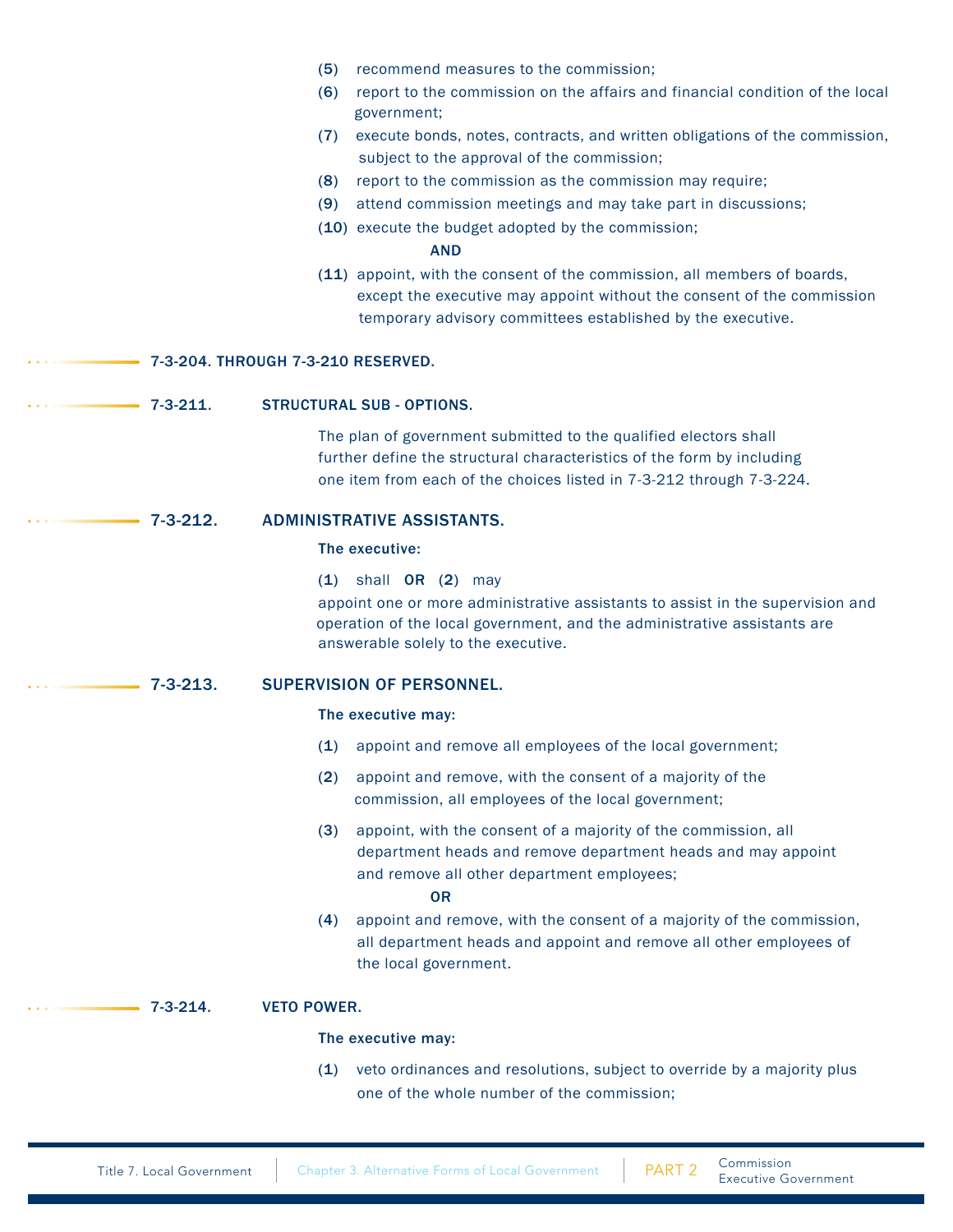|                | (2)                       | veto ordinances and resolutions, subject to override by a two-thirds<br>vote of the commission;<br><b>OR</b>                                                                                                                                                                                                           |
|----------------|---------------------------|------------------------------------------------------------------------------------------------------------------------------------------------------------------------------------------------------------------------------------------------------------------------------------------------------------------------|
|                | (3)                       | sign all ordinances and resolutions with no veto power.                                                                                                                                                                                                                                                                |
| $7 - 3 - 215.$ |                           | <b>PREPARATION OF BUDGET.</b>                                                                                                                                                                                                                                                                                          |
|                |                           | The executive may:                                                                                                                                                                                                                                                                                                     |
|                | (1)                       | prepare the budget and present it to the commission for adoption;<br><b>OR</b>                                                                                                                                                                                                                                         |
|                | (2)                       | prepare the budget in consultation with the commission and<br>department heads.                                                                                                                                                                                                                                        |
| $7 - 3 - 216.$ |                           | <b>ADMINISTRATIVE SUPERVISION AND CONTROL.</b>                                                                                                                                                                                                                                                                         |
|                |                           | The executive may:                                                                                                                                                                                                                                                                                                     |
|                | (1)                       | exercise control and supervision of the administration of all<br>departments and boards;<br><b>OR</b>                                                                                                                                                                                                                  |
|                | (2)                       | exercise control and supervision of all departments and boards<br>to the degree authorized by ordinance of the commission.                                                                                                                                                                                             |
| $7 - 3 - 217.$ | <b>FINANCIAL OFFICER.</b> |                                                                                                                                                                                                                                                                                                                        |
|                |                           | A financial officer (who may be called the treasurer):                                                                                                                                                                                                                                                                 |
|                | (1)                       | shall be elected;                                                                                                                                                                                                                                                                                                      |
|                | (2)                       | shall be appointed by the executive with the consent of the council;                                                                                                                                                                                                                                                   |
|                | (3)                       | shall be selected as provided by ordinance;<br><b>OR</b>                                                                                                                                                                                                                                                               |
|                | (4)                       | may, at the discretion of the commission, be selected as provided<br>by ordinance.                                                                                                                                                                                                                                     |
| $7 - 3 - 218.$ |                           | SELECTION OF COMMISSION MEMBERS.                                                                                                                                                                                                                                                                                       |
|                |                           | The commission shall be:                                                                                                                                                                                                                                                                                               |
|                | (1)                       | elected at large;                                                                                                                                                                                                                                                                                                      |
|                | (2)                       | elected by districts in which candidates must reside and which are<br>apportioned by population;                                                                                                                                                                                                                       |
|                | (3)                       | elected at large and nominated by a plan of nomination that may not<br>preclude the possibility of the majority of the electors nominating<br>candidates for the majority of the seats on the commission from persons<br>residing in the district or districts where the majority of the electors reside;<br><b>OR</b> |
|                | (4)                       | elected by any combination of districts, in which candidates must<br>reside and which are apportioned by population, and at large.                                                                                                                                                                                     |